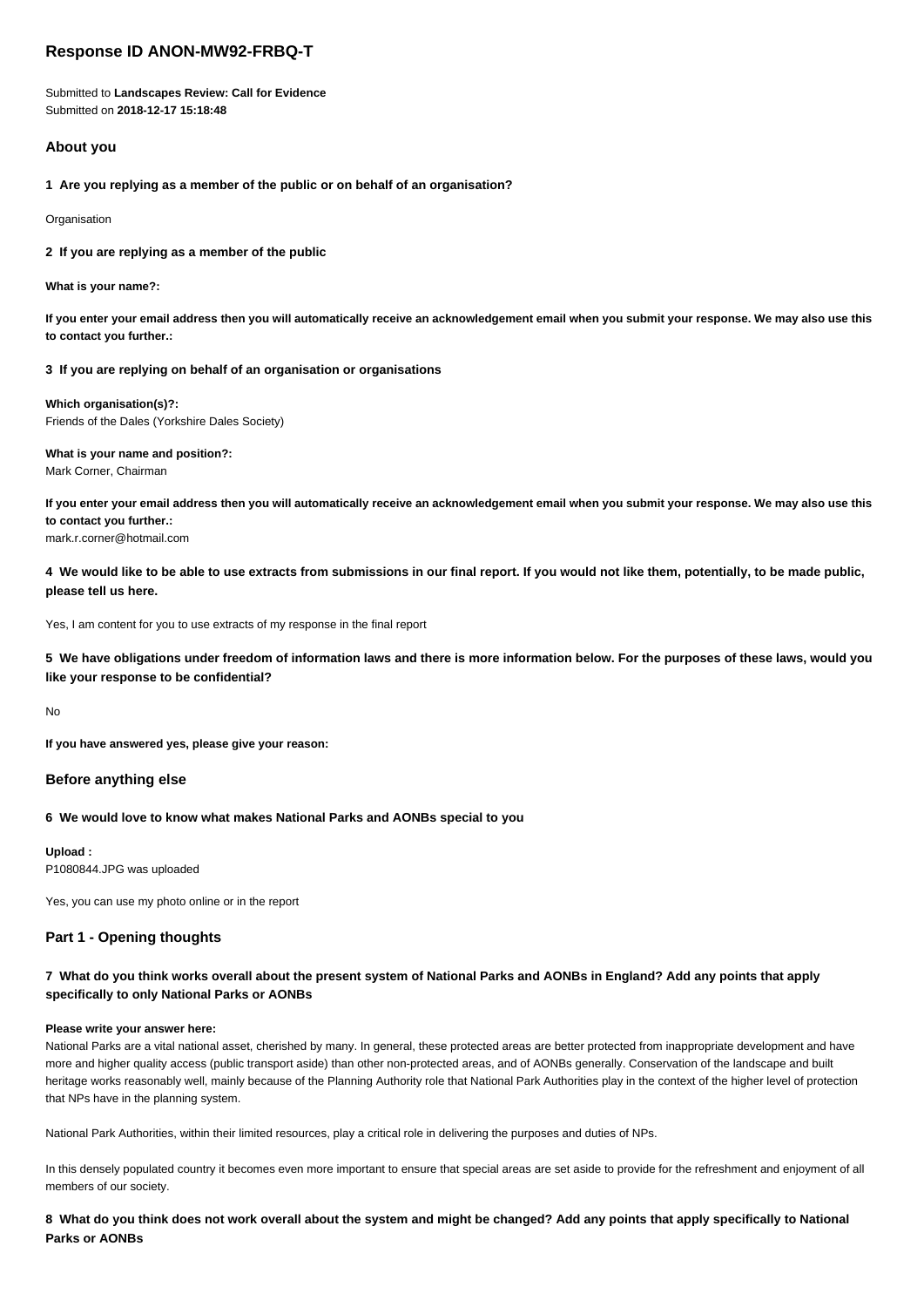#### **Please write your answer here:**

It is disappointing that despite the protection that NPs currently have, major developments such as the polyhalite mine in the North York Moors can be given permission. Stronger protections are needed.

The status of biodiversity in our NPs is poor, in fact worse than when our NPs were created. There are complex reasons for this, including farming practices, but a new approach is needed by, we would argue, giving more powers and resources to NPAs to manage an integrated agency approach to this.

NPs, certainly in the upland areas, struggle to sustain vibrant local communities. The Yorkshire Dales National Park is depopulating. The 16-34 year-old population is 17.5% in the area against 26% nationally. There are significant challenges regarding the viability of upland farming, the lack of affordable housing and of well-paid employment. We acknowledge that the primary purpose of the National Park Authorities is conservation and not socio-economic development but without thriving communities to look after the landscape, wildlife and culture of these places, they will wither. These issues face many rural areas, and the solutions to these issues require central government intervention as well as changes to the governance and powers of the NPAs.

The NPAs do their best to deliver integrated delivery body Management Plans but these plans lack accountability and should be strengthened.

We believe that the 'section 62 duty' for public bodies to 'have regard' to NP purposes should be strengthened to 'have a duty to further the purposes of designation'. Section 62 should be re-written to separate out the Sandford principle, which refers to situations where, should any conflicts arise between the two purposes of designation, then priority should be given to the first, conservation, purpose.

Though access in terms of the number and quality of rights of way is excellent, access in the wider sense of the numbers and diversity of people valuing and enjoying these places is poor. Raising awareness of the role that NPs can play in terms of enjoyment and well-being is needed. The lack of public transport in our NPs is a disabler in addressing this access issue.

A bolder vision from government, and from all of us, is needed in matching society's changing needs and expectations to what NPs can offer, and then processes and resources need to be put in place to enable this match.

## **Part 2 - Views**

#### **9 What views do you have about the role National Parks and AONBs play in nature conservation and biodiversity?**

#### **Please write your answer here:**

Biodiversity is a fundamental component of the natural beauty of our NPs, and NPs collectively should play a leading role in improving the state of nature. We share the aspiration for the YDNP to be by 2040 'home to the finest variety of wildlife in England', but we're a long way from that now. Significant losses of species and habitats have occurred: most of the traditional hay meadows have been lost as a result of intensification of farming; moorland biodiversity has been damaged through heather-burning, excessive drainage and the persecution of birds of prey; woodland has declined because of inadequate management; and upland grasslands have been degraded through over-grazing. Only 28% of wildlife sites in the Dales are in 'favourable' condition.

NPs should be exemplars of good practice in enhancing biodiversity, but this requires adequate resourcing.

### **Could they do more to enhance our wildlife and support the recovery of our natural habitats?:**

We support the recommendations made in Campaign for National Park's 'Raising the bar: improving nature in our National Parks', noting the importance of the relationship between these recommendations in terms of strengthening links between the NP Management Plan and priorities for future environmental land management schemes.

Given the significant threat that climate change poses to our habitats, consideration should be given to how NPs and AONBs, given their collective land area, can play a more proactive role in tackling the issue for the benefit of wildlife and people.

Improvements will only happen if there is effective co-operation and coordination by the various agencies involved and we believe that there is scope to improve this by giving the NPAs more of a formal role in leading these efforts.

## **10 What views do you have about the role National Parks and AONBs play in shaping landscape and beauty, or protecting cultural heritage?**

#### **Please write your answer here:**

This is a fundamental role that NPAs play through their planning authority function and through the Management Plan for the NP, which includes in YDNP a commitment to develop a locally tailored, locally delivered, outcome focused environmental land management scheme to maintain, restore and improve the outstanding natural capital and rural heritage of the NP. The challenge will be if sufficient funds can be found to do this, which is also the case with the plan to repair, restore, and, where appropriate, find adaptive new uses for traditional field barns – together with stone walls, iconic features of the Dales.

There is a need to identify, conserve and enhance the key locally distinctive and important landscape and cultural heritage features in each NP and AONB – and give their conservation equal weight with nature conservation.

It is important to ensure that the new land management scheme covers landscape and cultural heritage features, which means that the scheme's scope must be clearly defined and the scheme provided with good funding.

It is also important to ensure that the NPAs retain their development control function, which plays a key role in ensuring the protection of the landscape and its historic assets.

**11 What views do you have about the role National Parks and AONBs play in working with farmers and land managers and how might this change as the current system of farm payments is reformed?**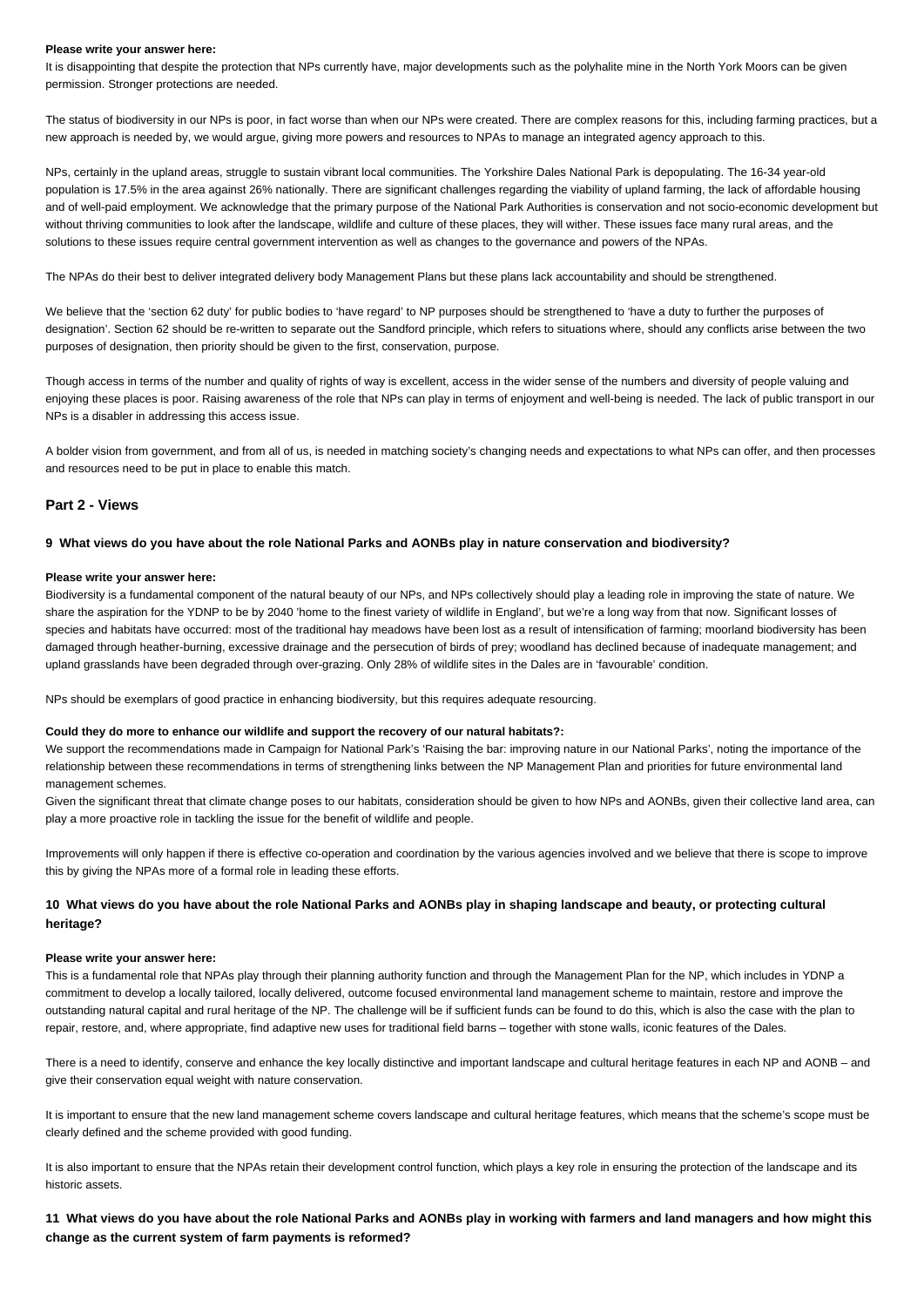#### **Please write your answer here:**

Adequate support is needed for farmers, the primary custodians of our landscape and wildlife, producing food as well as managing land for water quality, flood control, carbon sequestration and many other social benefits.

The issues in the YDNP are: hill farming is unprofitable; many/most farms/farming families are reliant on outside income; there is a legacy of intensification – encouraged by headage then area payments – hiding unsustainability; the significant risk of farm amalgamation and abandonment; and the potential impacts on landscape as well as local population and services.

Progress is being made: Payment By Results grassland pilot for Defra – involves and incentivises farmers; Future of Farming Task Group/member research established; examples of reduced stocking rates/inputs leading to return to profit (High Value Nature Farming); environmental goods and services – audit of public benefits to assist case for funding.

Changes needed include: delegation of powers and resources to NPAs so they have the primary role in designing, advising on, and delivering locally attuned public goods schemes of special relevance to the protected landscapes in long term relationships with land managers; promotion of a low input farm business model; where appropriate, a whole farm approach to a future Land Management Scheme – incorporating landscape/cultural heritage features, as well as nature; provision of excellent environmental and farm business advice, tailored to local conditions.

#### **12 What views do you have about the role National Parks and AONBs play in supporting and managing access and recreation?**

#### **Please write your answer here:**

We believe that generally, this is well managed by NPAs. Rights of way, in particular, are well managed in the YDNP. There is a potential issue when the desire to attract more people to our NPs results in local congestion, damaging the experience for residents and visitors alike. In the YDNP, Malham is an issue on summer bank holidays for example.

The need remains to encourage more under-represented groups of people, especially from disadvantaged and urban communities, to visit our NPs.

## **13 What views do you have about the way National Park and AONB authorities affect people who live and work in their areas?**

### **Please write your answer here:**

The YDNP is sparsely populated and numbers are starting to decline. There is a severe and growing imbalance between over 65 (26%) and under 15 (15%). There is limited well paid local employment, and a lack of affordable housing. Schools, Post Offices and other services are closing. There is a significant variation in access to broadband and mobile/4G. Rural bus services are poor and declining.

Many issues are being addressed and are captured in the soon-to-be-issued Management Plan. These include: working with districts/county, seeking new employment/housing and retention of key services (hubs); promoting NP as place to live for younger working age (18 - 44; Research/investment in culture, arts and heritage 'Great Place: Lakes to Dales'; enabling small projects with economic/social benefits; supporting hyperfast FTP broadband (B4RN community benefit company); planning for basic mobile phone coverage and widening of 4G; researching bus service demand, working with operators to meet community needs; and supporting development of rail services. But the effectiveness of the YDNPA's actions are limited by inadequate resources.

### **Are they properly supporting them and what could be done differently?:**

The Management Plan is a best endeavours effort from a variety of delivery bodies but lacks real accountability. Delivery would be improved if the plan had stronger accountability (a statutory requirement?) and if the 'section 62 duty' for public bodies to 'have regard' to NP purposes should be strengthened to 'have a duty to further..'

Additional government support to help NPAs and districts attract working age households and employment to the NP in terms of improved funding and/or incentives offered for businesses to relocate into the NP would be very helpful.

### **14 What views do you have on the role National Park and AONB authorities play on housing and transport in their areas?**

#### **Please write your answer here:**

The lack of affordable housing is a major issue in the Yorkshire Dales National Park and plays an important part in the lack of young people and working families staying in the area or coming to it. Houses in the NP have a premium of 43% above those in the region outside of the NP, driven by external demand. The availability of social housing has declined. In the YDNP there are 12,000 homes for a population of only 24,000, but 22% of these are now second homes or holiday lets (roughly 50:50) and occupied only for a small part of the year, so that some villages and hamlets are ghost towns out of season. The issue is not the number of houses in the Dales, it is the need for more affordable housing and more housing for rent – in perpetuity. It is not appropriate for NPAs to become housing authorities, but they do need more proactive support from their local Councils in this matter.

Actions needed include:

- Addressing the 2nd homes issue. Political support is needed to address this, either along the lines of a council tax premium (tried unsuccessfully recently) or other approaches.

- Ensuring that the stock of social housing is maintained and increased. Consider exempting NPs from 'right to buy' and/or provide additional funding.

- Reducing the 3-year period that a developer has before planning consent expires, to tackle 'land banking'. There are currently 240 housing applications that have been approved in the Yorkshire Dales without work having started.

- Consideration of compulsory purchase where landowners refuse to release land for affordable housing. A number of years ago, 10 sites had been identified for housing development but not one has progressed.

- Relax the planning restriction on the building of bungalows, currently seen as bad building practice and inefficient land use, so that people who wish to downsize can do so, releasing larger properties to the market.

- Enable NPAs to be able to fund and build affordable homes for letting.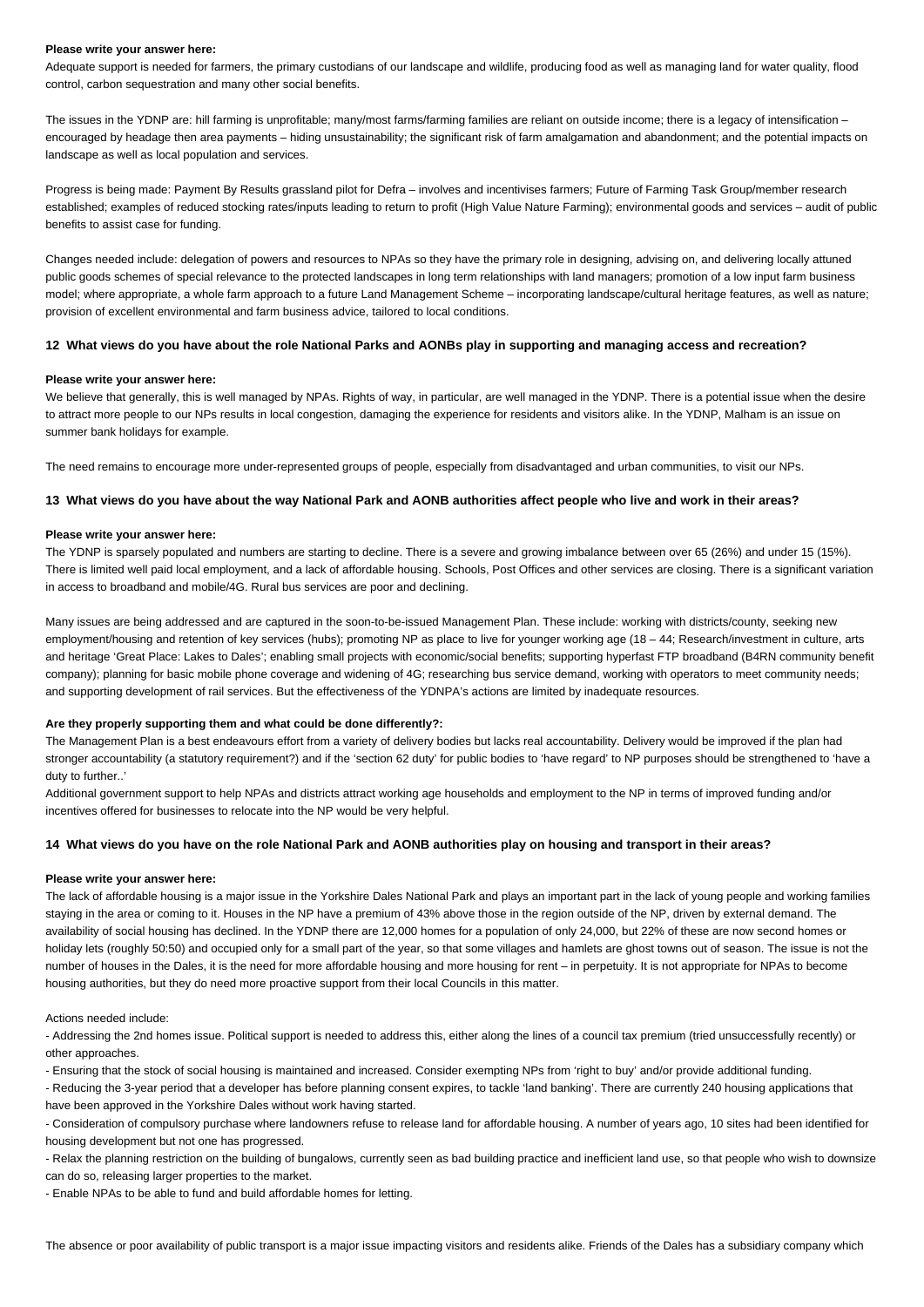runs, with volunteers, a Sunday and Bank Holiday bus service (DalesBus) but this is a sticking plaster solution. Given that only 25% of households have access to a car, if we are to attract younger, less affluent people to our NPs then the provision of adequate public transport is a key enabler in achieving this. We would like to see the Review consider new ways of funding sustainable transport options. We also believe that the NPAs should be given more powers to better coordinate with local authorities the provision of public transport.

We support the recommendations made in Campaign for National Park's report 'National Parks for all: making car-free travel easier'.

## **Part 3 - Current ways of working**

## **15 What views do you have on the way they are governed individually at the moment? Is it effective or does it need to change, if so, how?**

### **Please write your answer here:**

## We would like to see a fundamental review of the governance of NPAs

We suggest that to improve the quality of governance a more rigorous process of recruitment and training is required. We see too many examples, particularly with regard to planning, where we believe local interests are given a higher priority that national ones and where the subsidiary socio-economic duty outranks the purposes. Fixed terms, role descriptions, appraisals and a general adoption of good governance practices by all members, as currently applied to Sec of State appointees, should be considered.

Striking an appropriate balance between Secretary of State appointees and locally elected members is important. We believe that involvement of Sec of State appointees, many who have specialist expertise, makes these Authorities more informed, making better and longer-term decisions, less swayed by local interests.

There are 25 members of the YDNPA. We challenge the effectiveness of such a large board.

## **16 What views do you have on whether they work collectively at the moment, for instance to share goals, encourage interest and involvement by the public and other organisations?**

#### **Please write your answer here:**

We are not convinced that there is adequately strong and visible leadership at the national level to champion NPs within government and to oversee and improve their management.

## **17 What views do you have on their efforts to involve people from all parts of society, to encourage volunteering and improve health and well-being?**

#### **Please write your answer here:**

We believe that there is a huge opportunity for NPs to make a much more significant contribution to the nation, in terms of health (Natural Health Service), physical and mental well-being, enjoyment, and awareness and care for nature.

We have seen the joy on peoples' faces when we have helped them experience the Dales for the first time, particularly individuals from challenged circumstances. Friends of the Dales led a charitable housing group from inner city Leeds on a walk in Ribblesdale and the participants were clearly moved and inspired by the experience. Such experiences can help change lives. And for the 'better off' we hear more about how people now seek experiences over the accretion of material goods, and what better place to build memories of great experiences that in our protected landscapes.

Volunteering providers a marvelous 'win-win', with the NP benefitting from free, often expert, work and the volunteers gain satisfaction and a positive social experience from the mutually beneficial arrangement.

There must be an opportunity to introduce more school children to protected landscapes as an integral part of their education.

A bolder vision from government, and from all of us, is needed in matching society's changing needs and expectations to what NPs can offer, and then the processes and resources need to be put in place to enable this match.

## **18 What views do you have on the way they are funded and how this might change?**

#### **Please write your answer here:**

Receiving funding directly from central government is welcome; it avoids squabbling between local factions and flags up the national support for the designation. However, funding in recent years has been inadequate and important elements of Management Plans have not been delivered adequately. Our view is that the NPAs, with their dedicated and vocational staff, provide very good value for money and could do much more valuable work with better funding. The uncertainty regarding future funding makes planning and budgeting difficult causing stop-starts on important programmes. Multi-year funding, based on say a rolling 3- year commitment, would be preferable.

## **19 What views do you have on the process of designation - which means the way boundaries are defined and changed?**

#### **Please write your answer here:**

Our experience with the extension to the Yorkshire Dales National Park is that the process, though rigorous and delivering a good outcome, took far too long (14 years!) and involved an unwelcome degree of political dithering.

**20 What views do you have on whether areas should be given new designations? For instance, the creation of new National Parks or AONBs, or new types of designations for marine areas, urban landscapes or those near built-up areas.**